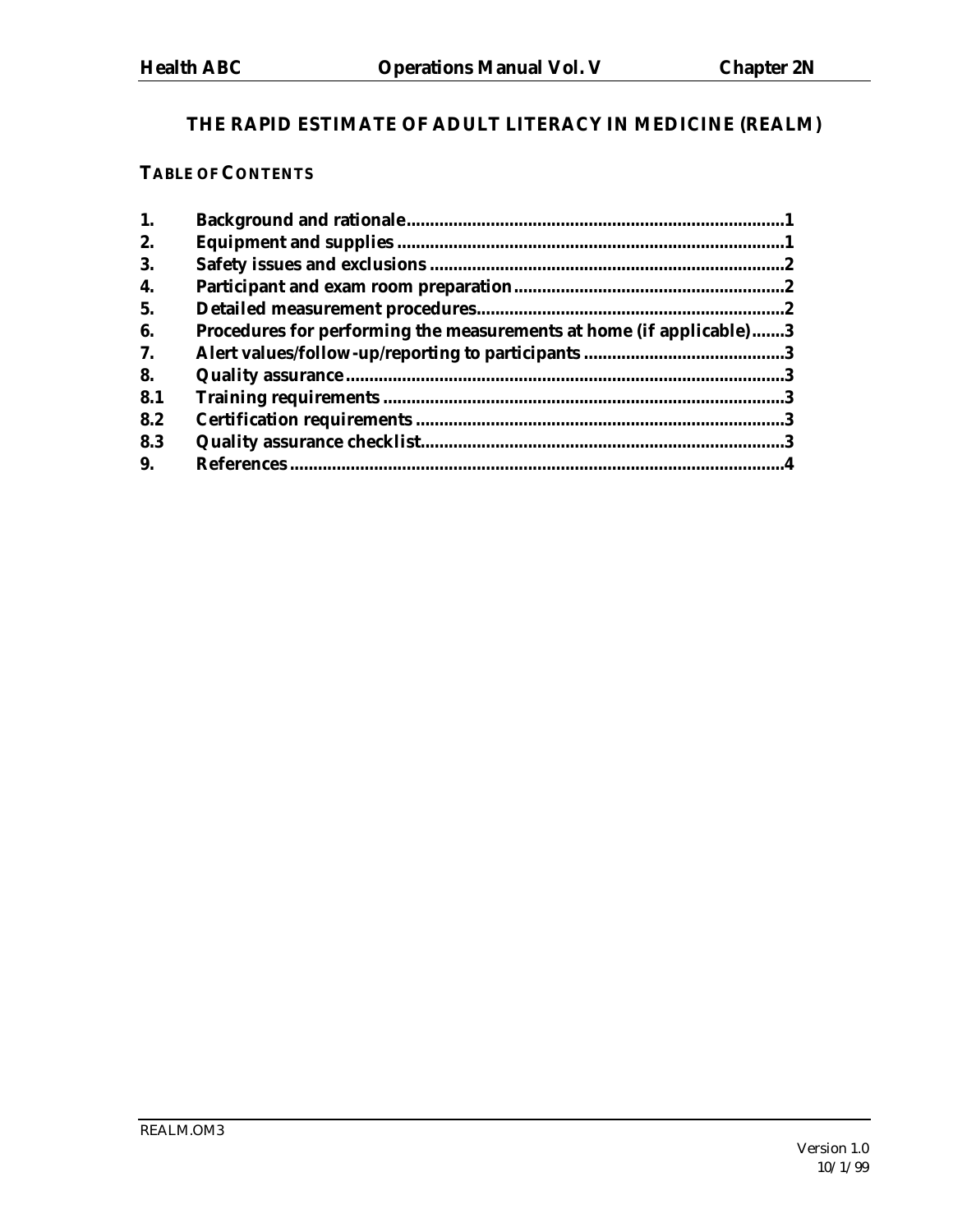## **THE RAPID ESTIMATE OF ADULT LITERACY IN MEDICINE (REALM)**

### **1. Background and rationale**

A major objective of Health ABC is to examine the relationship of socioeconomic factors to both body composition and physical decline in old age. Although years of school completed is commonly used to represent educational attainment, it may not accurately reflect educational background, as the quality of education available varies substantially by geographic region, race, and possibly sex (especially in the 1930's). Several studies have found reading ability to vary widely within a given level of schooling and that grade-equivalent reading level correlates more strongly with health status than years of school completed.

Scores on common measures of cognitive function, the MMSE (from which the Teng 3MS is based) in particular, have been found to vary by educational attainment, largely independent of evidence for decline in function. While formulas exist to "adjust" for differences in education, a recent study found reading level to have a much stronger correlation with MMSE score than other sociodemographic variables including education and that education level makes only a small additional contribution to the regression equation predicting MMSE score. Thus, proper interpretation of scores on tests of cognitive function, such as the 3MS, would benefit from knowledge of participant reading level.

Assessment of reading level will also provide needed data for evaluating the appropriateness of particular instruments and questionnaires for our study population as well as the feasibility of using self-administered forms.

The REALM is a brief, highly reliable (retest correlations > .9), and well-validated word recognition based measure of reading level, targeted to identify low literacy. It consists of 66 common lay-medical terms of variable difficulty and takes 1 to 3 minutes to administer. The REALM provides broad grade-range estimates (0-3, 4-6, 7-8, and 9+) of reading level, but raw scores from zero to 66 may also be used. The REALM has been used in several studies involving patient and clinic populations and appears to be well-suited for use in a large-scale epidemiologic study.

#### **2. Equipment and supplies**

- Laminated REALM word list
- Hand-held magnifying lens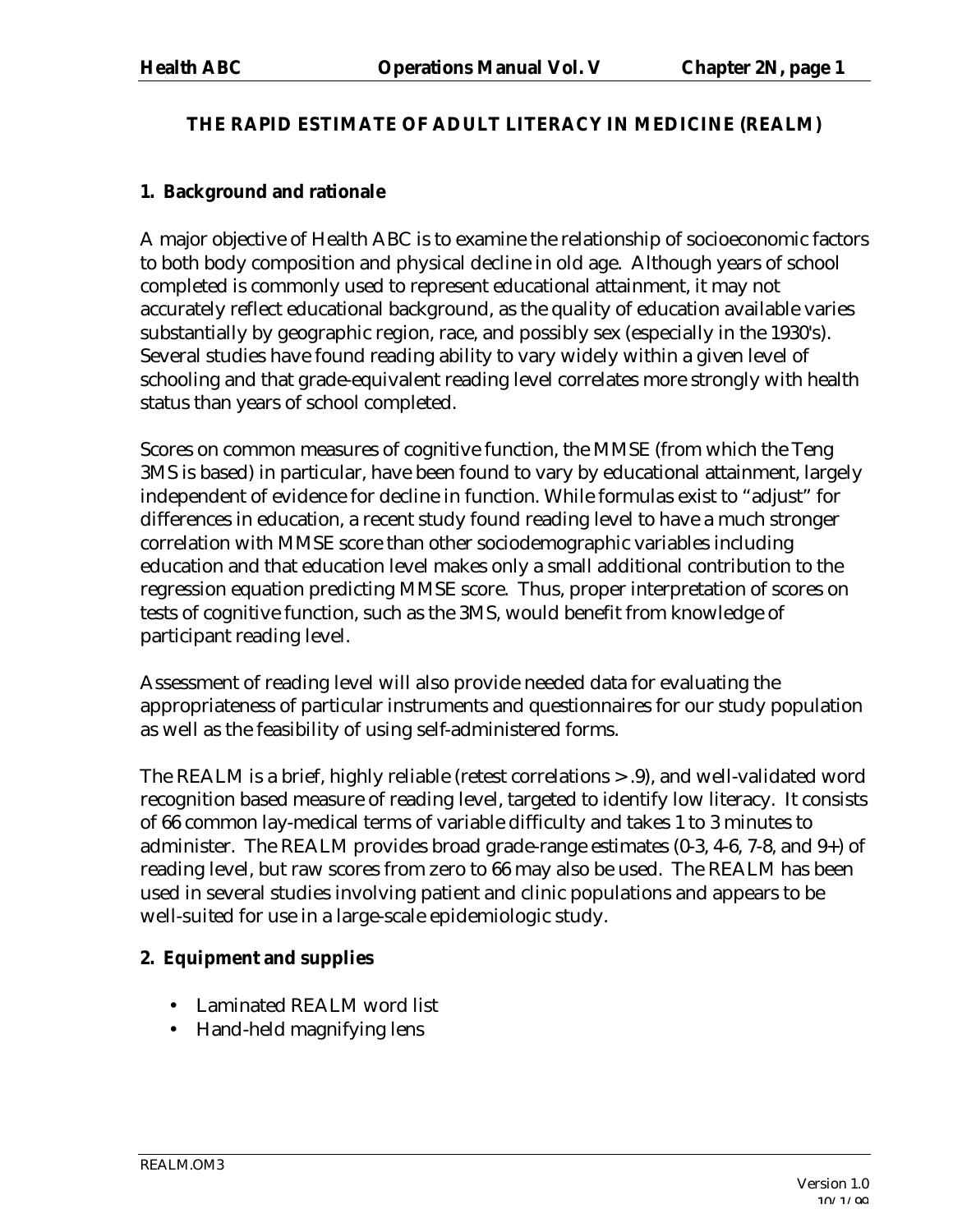#### **3. Safety issues and exclusions**

Participants who have severe visual impairment, that is, those who are unable to see large print with a magnifying lens should be excluded. Exclusion for severe visual impairment should be recorded on the REALM data collection form (Question #6: "Was the REALM administered?" page 21 in the Year 3 Clinic Visit Workbook).

#### **4. Participant and exam room preparation**

Testing should be performed in a quiet, well-illuminated room with the participant seated. Participants should be asked whether they need glasses to read and if so, to wear them for testing. A hand-held magnifying lens may be used, if necessary.

#### **5. Detailed measurement procedures**

Ask the participant to be seated and to put on the glasses they normally use for reading or doing close work. Give the participant a laminated copy of the REALM (Card A of the Year 3 Clinic Visit Response Cards) and say: *"This sheet contains words commonly used by doctors and their patients. Please read aloud as many words as you can from these three lists. Begin with the first word on List 1 and read aloud. When you come to a word you cannot read, do the best you can or say "skip" and go on to the next word."*

If the participant takes more than 5 seconds on a word, say "skip" and point to the next word, if necessary, to move the participant along. If the participant misses three words in a row, have them pronounce only known words.

Record whether the participant correctly pronounces the word, mispronounces the word, or does not attempt to say the word by filling in the appropriate bubble. Count as correct any self-corrected word.

Count the number of correct words and record the number on the data collection form. If the participant scores fewer than five words or refuses to take the test, they may not recognize letters well enough to take the vision exam.

Reference values:

| Raw Score                           | Grade Range                                                                |
|-------------------------------------|----------------------------------------------------------------------------|
| $0 - 18$<br>19-44<br>45-60<br>61-66 | 3rd grade and below<br>4th to 6th grade<br>7th to 8th grade<br>high school |
|                                     |                                                                            |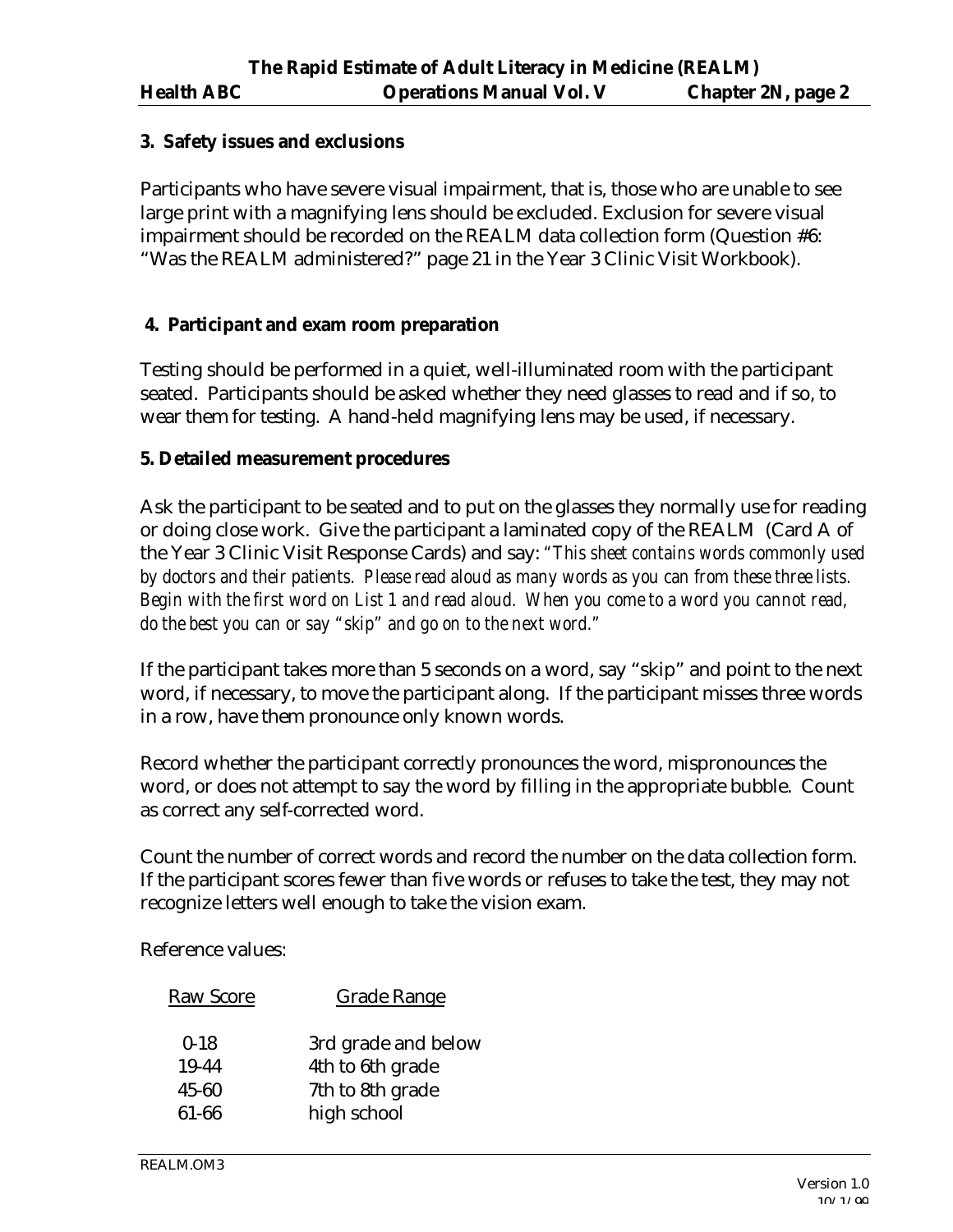#### **6. Procedures for performing the measurements at home (if applicable)**

Follow instructions for clinic administration.

#### **7. Alert values/follow-up/reporting to participants**

None.

#### **8. Quality assurance**

#### **8.1 Training requirements**

Examiners must be able to pronounce all words correctly and be familiar with acceptable alternative pronunciations.

#### **8.2 Certification requirements**

- Read and study manual
- Pronounce all 66 words correctly
- Conduct exam on two participants while being observed by the QC officer using the QC checklist
- Discuss problems and questions with local expert or QC officer

#### **8.3 Quality assurance checklist**

| $\Box$ Testing is done in a quiet, well-illuminated room |  |
|----------------------------------------------------------|--|
|----------------------------------------------------------|--|

- $\Box$  Participant asked whether they need glasses to read, and if so, to wear them for testing
- $\Box$  Recites instructions correctly
- $\Box$  No more than 5 seconds given to participant to say a word before examiner says "skip" and points to the next word
- $\Box$  Participant is asked to read only known words if they miss three words in a row
- $\square$  Number of correct words recorded on the data collection form
- $\Box$  Correctly completes form
- $\Box$  Checks form for completeness